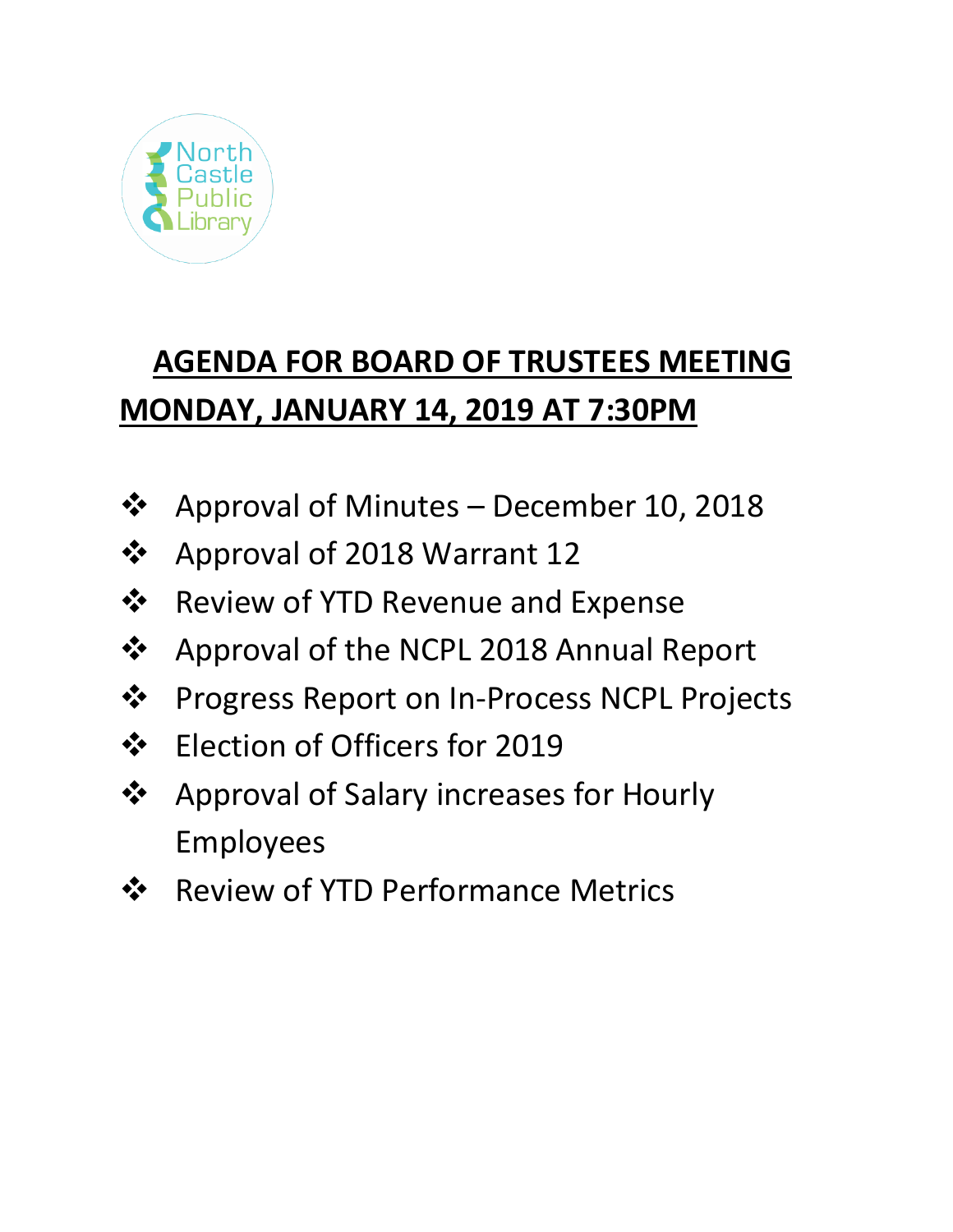# **North Castle Public Library**

# **Library Board of Trustee Minutes – January 14, 2019**

Sean Ryan called meeting to order at 7:29 PM

## **In attendance:**

**Trustees:** Lisa Meyer Chorne, Jeanne Lapsker, Jennifer Paulson Lee, Stephanie Paul, Scott Stopnik and Sean Ryan

**Library:** Edie Martimucci

**Town:** Steve D'Angelo

**Friends:** Barbara Vircillo

## **Key Votes/Review**

- **Approval of the Minutes for the December 10, 2018 NCPL Board of Trustees meeting** - Jeanne made motion to approve the minutes and Lisa seconded. All were in favor.
- **Election of Officers for 2019**. Recommendation for same officers in 2018 to continue for 2019. Jeanne made motion to approve and Stephanie seconded. All were in favor.
- **Approval of NCPL 2018 Warrant 12** (AP GL Report). Total expenses included in 2018 Warrant 12 are \$66,730.58 of which the Friends are paying \$8,715.99. Thank you, Friends, for your continuing support!!! Scott Stopnik has reviewed all invoices in these warrants and supports their approval. Thank you, Scott!!! Thanks also to Abbas Sura and Kieya Glaze for their financial support of the NCPL!!! Jeanne made the motion to approve and Stephanie seconded. All were in favor.
- **Additional huge THANK YOU to the Friends** for approving \$27,000 for the furniture in the new YA Room at their December meeting!!! The YA room looks terrific and the Friends' action allows NCPL to move forward with the replacement of four windows and the emergency door in the North White Plains branch.
- **Review of NCPL 2018 YTD Revenue & Expense Reports** (thru January 11, 2019). 2018 NCPL financials were strong and, other than a small number of late 2018 invoices, should be close to NCPL's final YE financial result. NCPL has finished the year well ahead of our revenue plan (driven by this year's NYS Library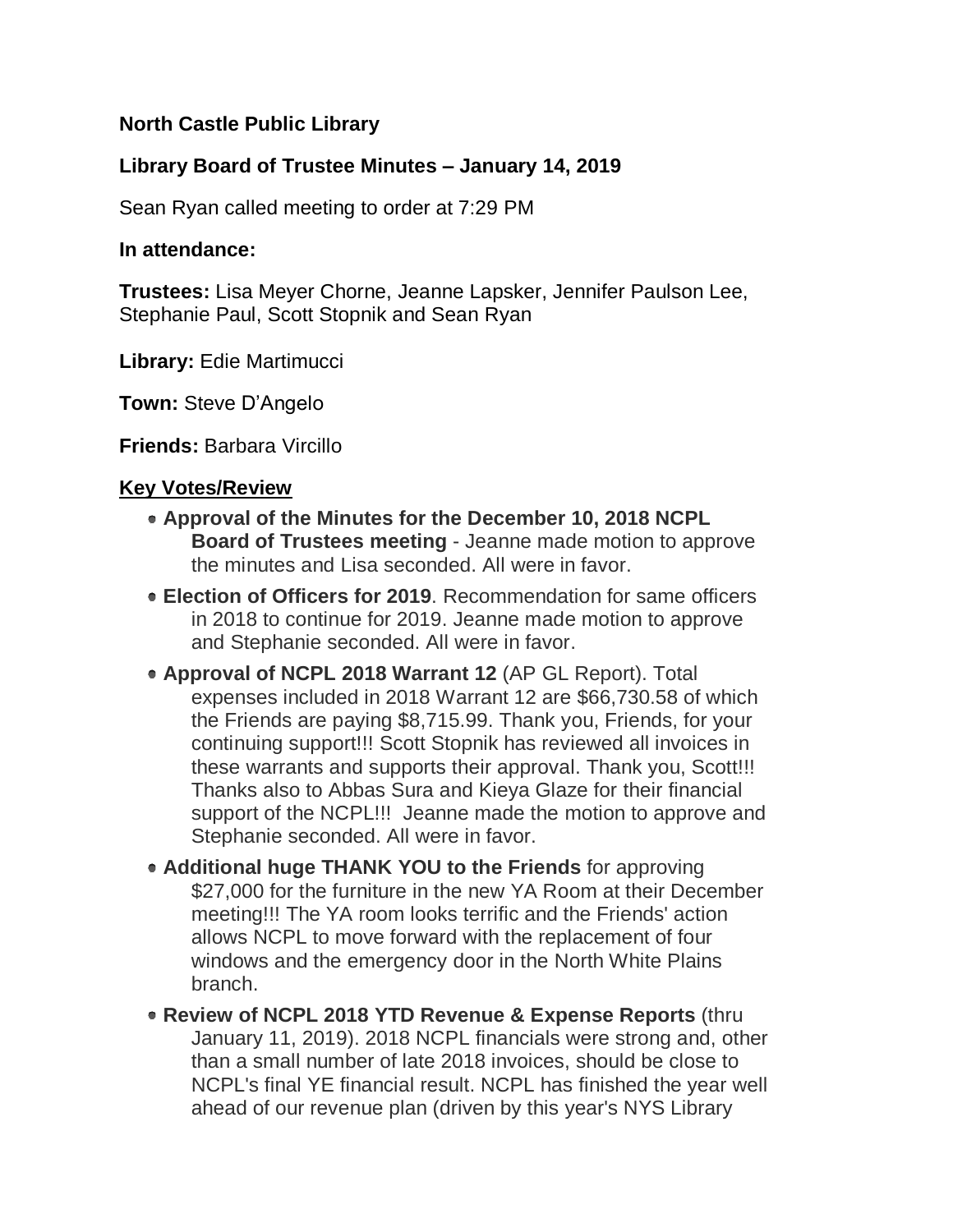Construction Grant award) and will significantly under run our expense plan (driven by us under staffing this year). The net is we will add about \$220,000 to the NCPL Fund Balance.

- **Approval of NCPL 2019 Warrant 1A** (AP GL Report) Total expenses in 2019 Warrant 1A are \$1,050 to cover the repair of the stairs behind Whippoorwill Theater, which were in an unacceptable condition and will be a significant part of the egress route for the future Children's Room expansion. Stephanie made the motion to approve and Scott seconded. All were in favor.
- **NCPL 2019 YTD Revenue & Expense Reports** (in two formats thru January 11, 2019). YTD 2019 NCPL financials for the first eleven days of the year are included. Major expense is the first 2019 payment to WLS.
- **Approval of NCPL 2019 Board of Trustees Meeting Dates** Proposed schedule is included at the end of the minutes. There are no known conflicts at this time. Lisa made the motion to approve and Sean seconded. All were in favor.
- **Approval of Salary Increases for Hourly Employees –** Proposed salary increases are included at the end of the minutes. Increases fall into two categories - (1) for merit and (2) to comply with New York State's minimum wage for 2019. Jeanne made the motion to approve and Jennifer seconded. All were in favor.
- **Review NCPL Performance Metrics -** Thank you to Virginia Garcia for all her work collecting and organizing the performance data!!!
- **Progress Report on Current NCPL Projects -** In North White Plains, construction projects include: (1) Library Expansion into Community Room - NCPL's 2016-2019 NYS Library Construction Grant expires June 30, 2019. Completion of project is required by expiration date or NCPL must return \$52,925 to NYS and will forgo an additional \$5,880 completion payment. We await pending Town Board decision on next step(s) for NWP project. (2) Window and door replacement - three windows on the playground side of the building and the bay window in the rear of the library are being replaced. Replacement of windows are part of NCPL's 2018-2021 NYS Library Construction Grant which expires June 30, 2021. Four Marvin windows are on order with delivery scheduled for first half of February. Side window include large window with top vent for circulation, including black trim on outside, wood frame on inside, and window lights at the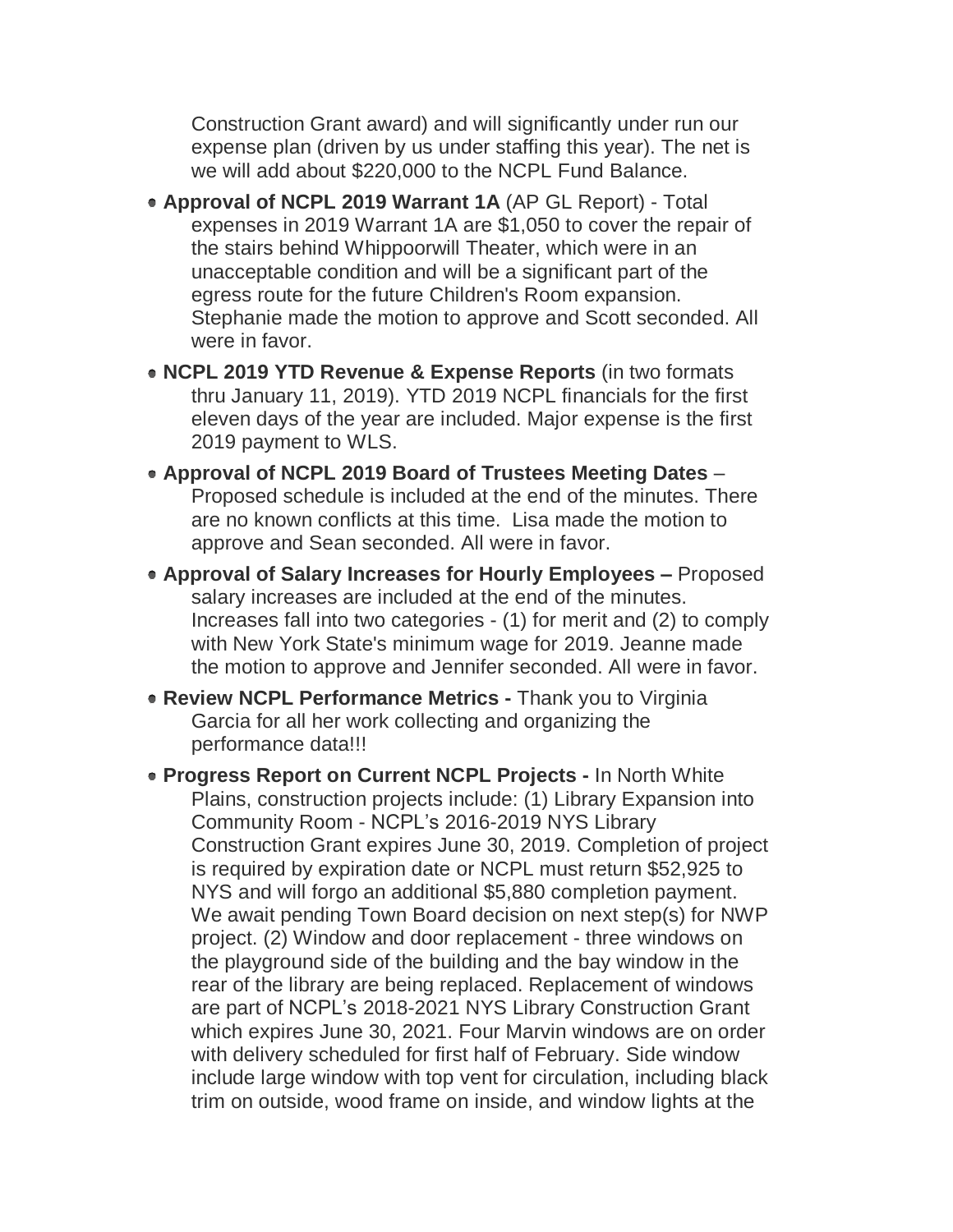top, and brushed nickel hardware. Bay window is of similar design as existing one and matches new side window in appearance. Franzoso Contracting is the low bidder and has been selected for installation. Painting to be done in-house. Replacement of the library emergency door is also part of NCPL's 2018-2021 NYS Library Construction Grant expiring in June 30, 2021. We are evaluating additional vendors for the door which will include a glass center, window lights, and matching hardware. The door will be ordered when low bidder is identified.

In the Armonk branch, the construction project is expansion of the Children's Room to add dedicated programming space for children's programs. Children's Expansion is one of five projects in NCPL's 2017-2020 NYS Construction Grant which expires June 30, 2020. The first four projects are complete and include the New YA Room, Friends' Gallery, the new cafe, and asbestos abatement in Friends' Gallery and adjacent areas. Lothrop design/drawings/technical spec/bid document for the children's' room expansion were completed in mid-mid-November, 2018, and the Request for Approval to Bid was given to the Town Board in mid-November. The Bid Package will be modified once the Town Board approves NCPL to bid. This project is complex and will have a tight schedule, and may require separate contractors for the foundation and the actual structure. In the interim, we have started preparation work for the back courtyard by separating parts of the expansion project for early implementation to reduce schedule risk. Work already completed includes: replacement of existing rear steps behind Whippoorwill Hall, which will be a required egress route for the new room, removal of a non-operational fan that protruded from courtyard side of Whippoorwill Hall, and removal of a disconnected sensor. Additional prep work includes installing side panels on existing railing for the steps, extension of steps/path to bring it to code as an egress route, and repair of the wall. Discussions with an electrician are underway regarding installation of lighting for the egress path. Additional project components for early implantation are under evaluation. Thank you to Steve Gallo for all his work on these projects!!!

**Approval of President's NCPL Annual Report** - The key messages in this year's report are aligned with the NCPL Long Term Strategy. In 2018 NCPL paused our growth initiatives to build NCPL's ability to address the long-term needs of our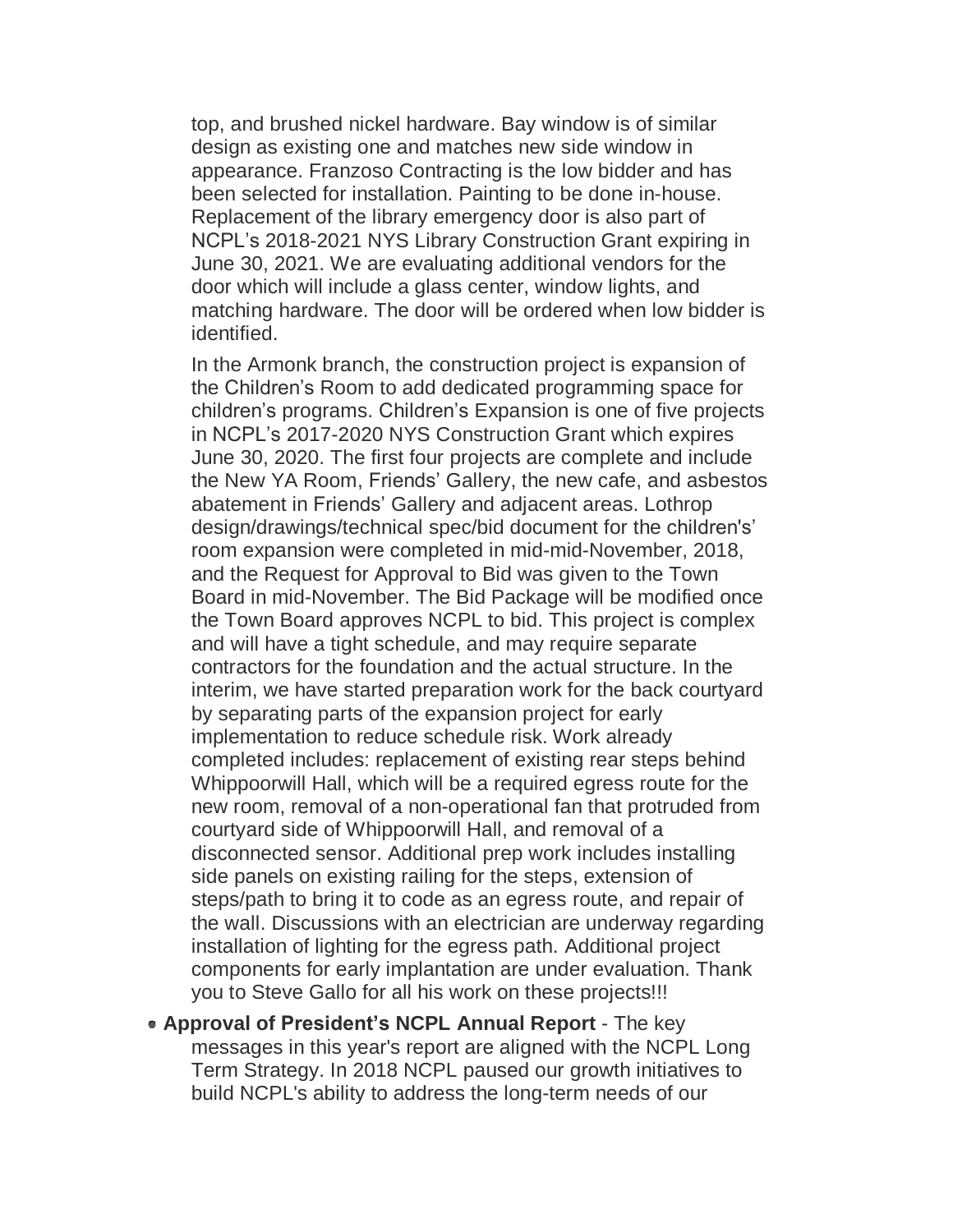community. Importantly, 2018 was a year of significant transformation for NCPL as we addressed these strategic challenges for our library. Most significantly, this included the renovation work we did to introduce much needed dedicated programming space - a new YA Room, a new Friends' Gallery (adult programming) and the new cafe - all added in 2018. In addition, while we were in this pause, we made significant progress in further strengthening NCPL's finances. NCPL has now run for six years with near flat budgets while expanding hours of operation by 33%, more than doubling attendance at our library's programs, increasing our spending on new materials and technology by over 50% and investing nearly \$1,000,000 in improving our facilities. Importantly, considering the significant additional work still to be done in both North White Plains and Armonk, in 2018, we also grew NCPL's financial reserves to over \$600,000 - more than double where they were in 2013. Thank you, Jerry, for your edit of this report which our board is required to publish each year!!! Scott made the motion to approve and Jennifer seconded. All were in favor.

The meeting was adjourned at 8:49 pm. Our next meeting will be at 7:30 pm on February 11, 2019. Respectfully submitted by,

Lisa Meyer Chorne

**Secretary** 

#### **Proposed 2019 NCPL Board of Trustee Meeting Dates**

- Jan 14
- $\bullet$  Feb 11
- March 11
- April 8
- May 13
- June 10
- July 8
- September 9
- October 14
- November 11
- December 9